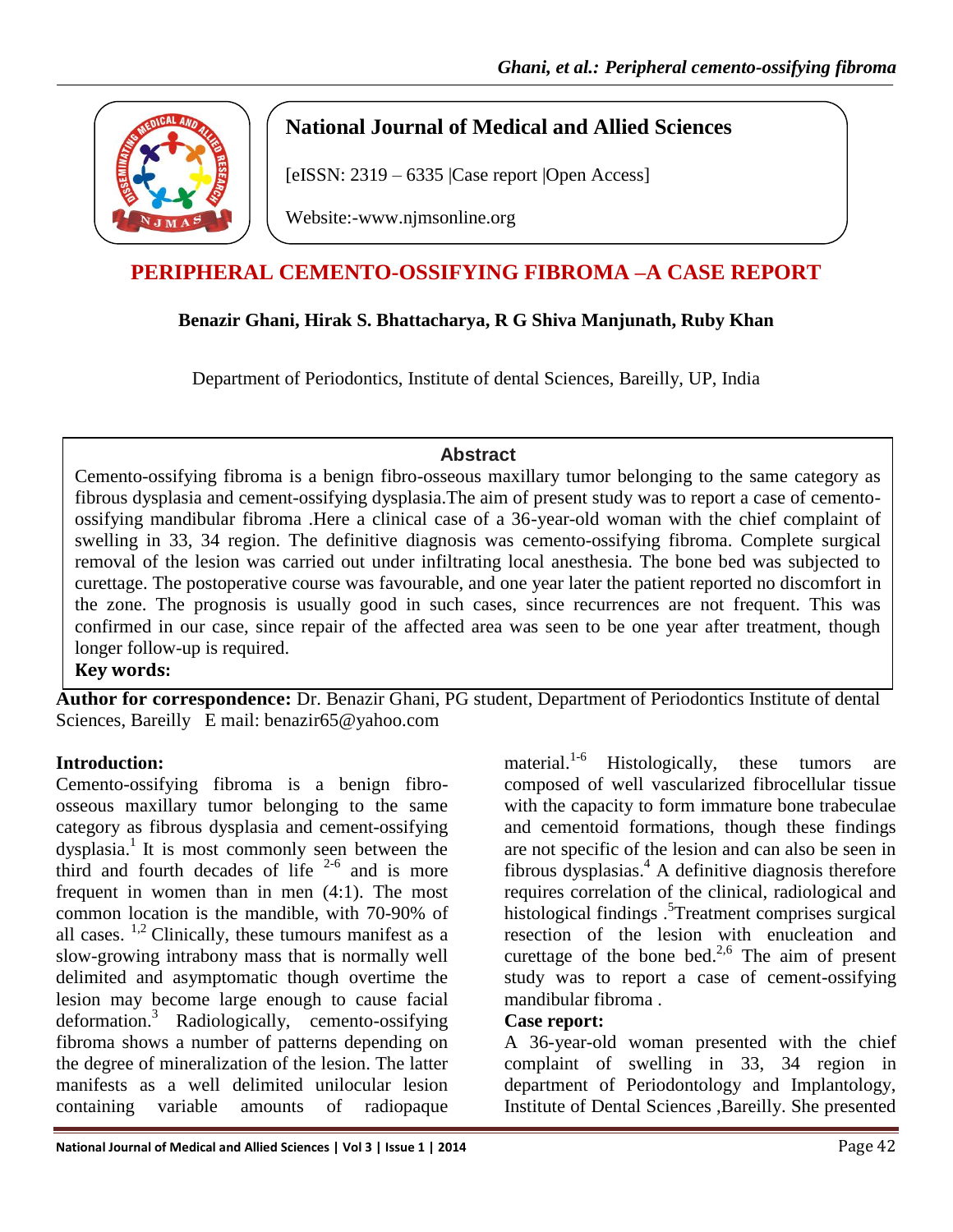*Ghani, et al.: Peripheral cemento-ossifying fibroma*

no other symptoms, had no medical history of interest, and reported no toxic habits or drugs use. The oral mucosa was normal, and the teeth in the lesion zone (between both lower canines) showed no alterations. The swelling was white to brown in colour, soft in consistency measuring about 2x2 cm. It increased in size slowly, it was first noticed 1 year back, it was non tender. Pulp vitality of the teeth adjacent to the lesion proved positive. The radiological study showed no dental displacement.

A sample of the lesion was obtained for histopathological study, which revealed the presence of a fibrocellular stroma comprising of plump to spindle fibroblasts, collagen fibers. Spherical hematoxephilic calcifications representing cementicles were seen. Endothelial lined blood vessels were present. The definitive diagnosis was peripheral cemento-ossifying fibroma. Complete surgical removal of the lesion was carried out under infiltrating local anaesthesia. The bone bed was subjected to curettage. The postoperative course was favourable, and one year later the patient reported no discomfort in the zone.

### **Discussion:**

Cemento-ossifying fibroma is a benign fibroosseous maxillary tumor.<sup>6</sup> It is a slow-growing lesion most often seen in women between the third and fourth decades of life. While one-half of all cases are asymptomatic, the growth of the tumor over time may lead to facial asymmetry, with the appearance of a mass causing discomfort or mandibular expansion, and the possible displacement of dental roots. $2,7$  Control panoramic X-ray study confirmed good bone regeneration in the zone.

The World Health Organization classifies cemento-ossifying fibroma as a fibro-osseous neoplasm included among the non-odontogenic tumors derived from the mesenchymal blast cells of the periodontal ligament, with a potential to form fibrous tissue, cement and bone, or a combination of such elements. $1,7$  However, there is controversy over such an origin, since tumors of similar histology have been reported in bone lacking periodontal ligament and not located in the maxillary region, such as ethmoid bone, frontal bone or even long bones of the body (cementiform fibrous

 $dy$ splasia)<sup>10-14</sup> Clinically, the tumor tends to present as a slow-growing intrabony mass most often located in the region of the mandibular premolars and molars and in the ascending ramus in contrast to the anterior mandibular location of our case. The growth is usually asymptomatic, though there may be a degree of root reabsorption or displacement of neighbouring teeth.2,6,8 These phenomena were not noted in our patient. There have been reports of more aggressive lesions characterized by rapid and extensive growth, capable of causing mandibular fractures, and multiple lesions have also been documented. Likewise, a more aggressive juvenile form has been described as juvenile cementoossifying fibroma $^{1,15}$ .

Radiologically, these tumors may present a number of patterns depending on their degree of mineralization<sup>.6</sup> Two basic patterns have been defined: one characterized by the presence of a unilocular or multilocular radio transparent image, and another showing mixed density due to a variable internal amount of radiopaque material. $^{1,2}$ The margins of the lesion are relatively well defined and present a peripheral osteocondensation zone.<sup>1</sup> The fibroma is of concentric appearance within the medullary zone of the bone, and the cortical layers are preserved.<sup>1</sup> In some cases the lesions are seen to be associated to root reabsorption and displacement of the roots of the neighbouring teeth. $<sup>6</sup>$ </sup>

The histological study shows the presence of generally hypercellular fibrous tissue with the occasional presence of islands of bone tissue or cementiform calcifications.<sup>1,6</sup> Within the fibrous stroma we observe mineralized tissue masses of basophilic appearance, corresponding to osteoid  $material$  or  $cement$ , distributed throughout the lesion to one degree or other, and accompanied by dystrophic calcifications with darker or basophilic staining characteristics.<sup>2,6</sup> The morphology is benign with very little proliferative activity and the absence of atypias or necrosis.<sup>2</sup>

The differential diagnosis with fibrous dysplasia particularly with the cementifying variant is complicated ,since the morphology is very similar in both cases. A definitive diagnosis is thus established upon also considering the clinical and radiological findings. Ossifying fibroma always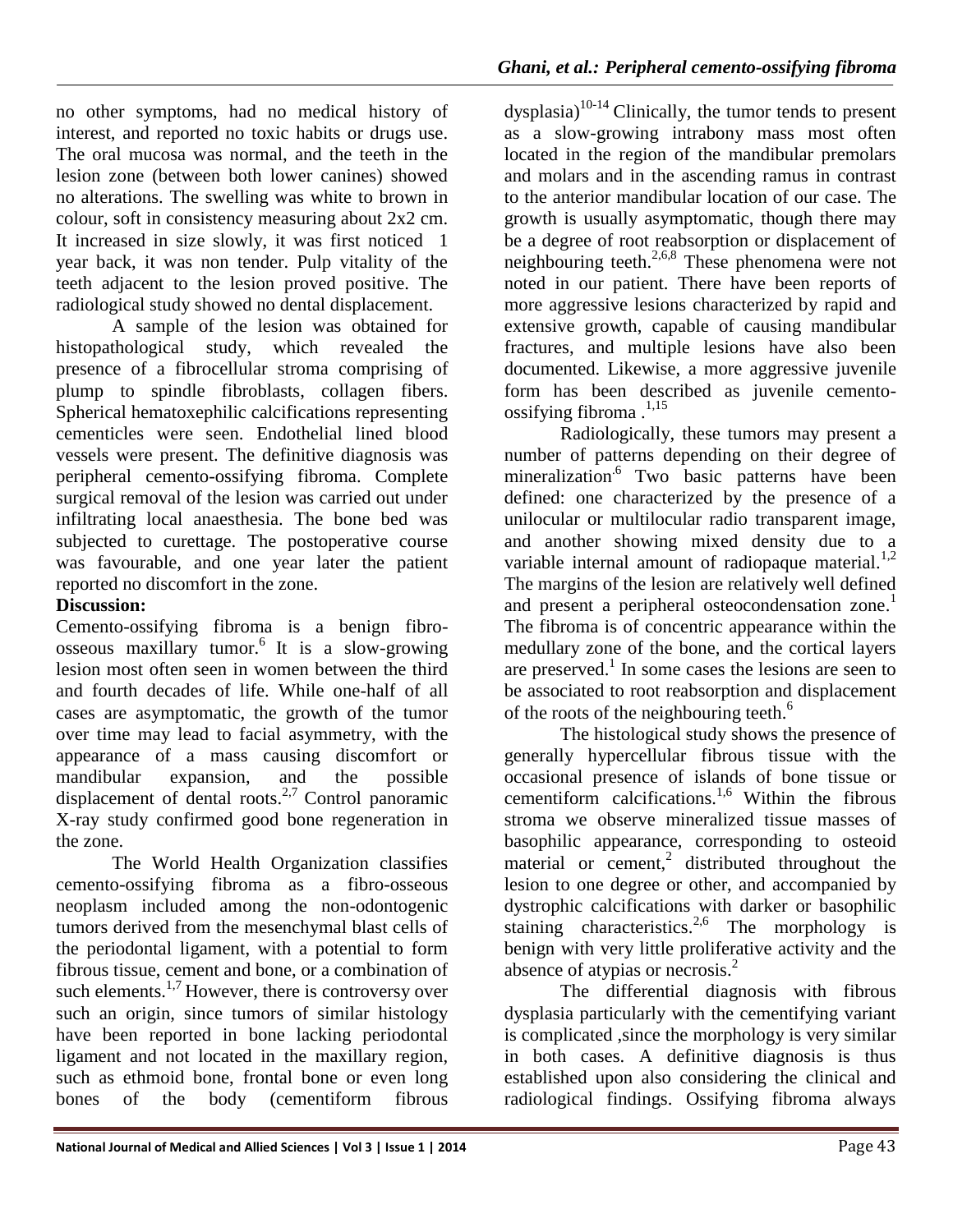presents well defined margins. Several sections of the sample must be carefully examined, since the identifying histopathological features are sometimes conditions to be taken into account are lesions appearing as a mixed periapical image such as calcifying odontogeniccysts or cementoblastomas, which are seen to be associated to the roots of vital permanent teeth. Likewise, focal cemento-osseous dysplasia appears as a radiotransparency associated to the dental apexes, and in more advanced stages presents extensive radiopaque areas surrounded by a radio transparent halo.<sup>1,2,</sup> However, although there are radio transparent zones due to such lesions, no radiopaque areas are seen of multilocular appearance in the course of their evolution.



**Fig 1: Preoperative view**



**Fig 2: Postoperative view**



**Fig 3: Histopathological view**

#### **Conclusion:**

Due to the good delimitation of the tumor, surgical removal and curettage is the treatment of choice.<sup>2,3.</sup> In cases of very large lesions with important tissue ablation, the challenge is to replace the affected tissue. The prognosis is usually good, since recurrences are not frequent. This was confirmed in our case, since repair of treatment the affected area was seen to be correct one year after though longer follow-up is required.

#### **References:**

- 1. Liu Y, Wang H, You M, Yang Z, Miao J, Shimizutani K et al. Ossifying fibromas of the jaw bone: 20 cases. Dentomaxillofac Radiol.2010;39:57-63.
- 2. Sanchis JM, Peñarrocha M, Balaguer JM, Camacho F. Fibroma cementoosificantemandibular:Presentación de dos casos y revision de la literatura. Med Oral 2004; 9:69- 73.
- 3. Pérez-García S, Berini-Aytés L, Gay-Escoda C. Fibroma osificantemaxilar: Presentación de uncaso y revisión de la literatura. Med Oral 2004; 9:333-9.
- 4. Eversole LR, Leider AS, Nelson K. Ossifying fibroma. Aclinicopathologic study of sixty-four cases. Oral Surg Oral med Oral Pathol 1985; 60:505-11.
- 5. Martín-Granizo R, Sánchez-Cuellar LA, Falahat F. Cemento-ossifyingfibroma of the upper gingivae. Otolaryngol Head Neck Surg 2000; 122:775.
- 6. Galdeano-Arenas M, Crespo-Pinilla JI, Álvarez-Otero R, Espeso-Ferrero A, Verrier-Hernández A. Fibroma cemento-osificant egingival mandibular presentación de un caso. Med Oral 2004; 9:176-9.
- 7. Ong AH, Siar CH. Cemento ossifying fibroma with mandibular fracture. Case report in a young patient. Aust Dent J 1998; 43:229-33.
- 8. Brademann G, Werner JA, Janig U, Mehdorn HM, Rudert H. Cemento-ossifying fibroma of the petromastoid region: case report and review of the literature. J Laryngol Otol 1997; 111:152- 5.
- 9. Feller L, Buskin A, Raubenheimer EJ. Cementoossifying fibroma:case report and review of the literature. J Int Acad Periodontol 2004 ;6 :131-5.
- 10. Jung SL, Choi KH, Park YH, Song HC, Kwon MS. Cemento-ossifying fibroma presenting as a